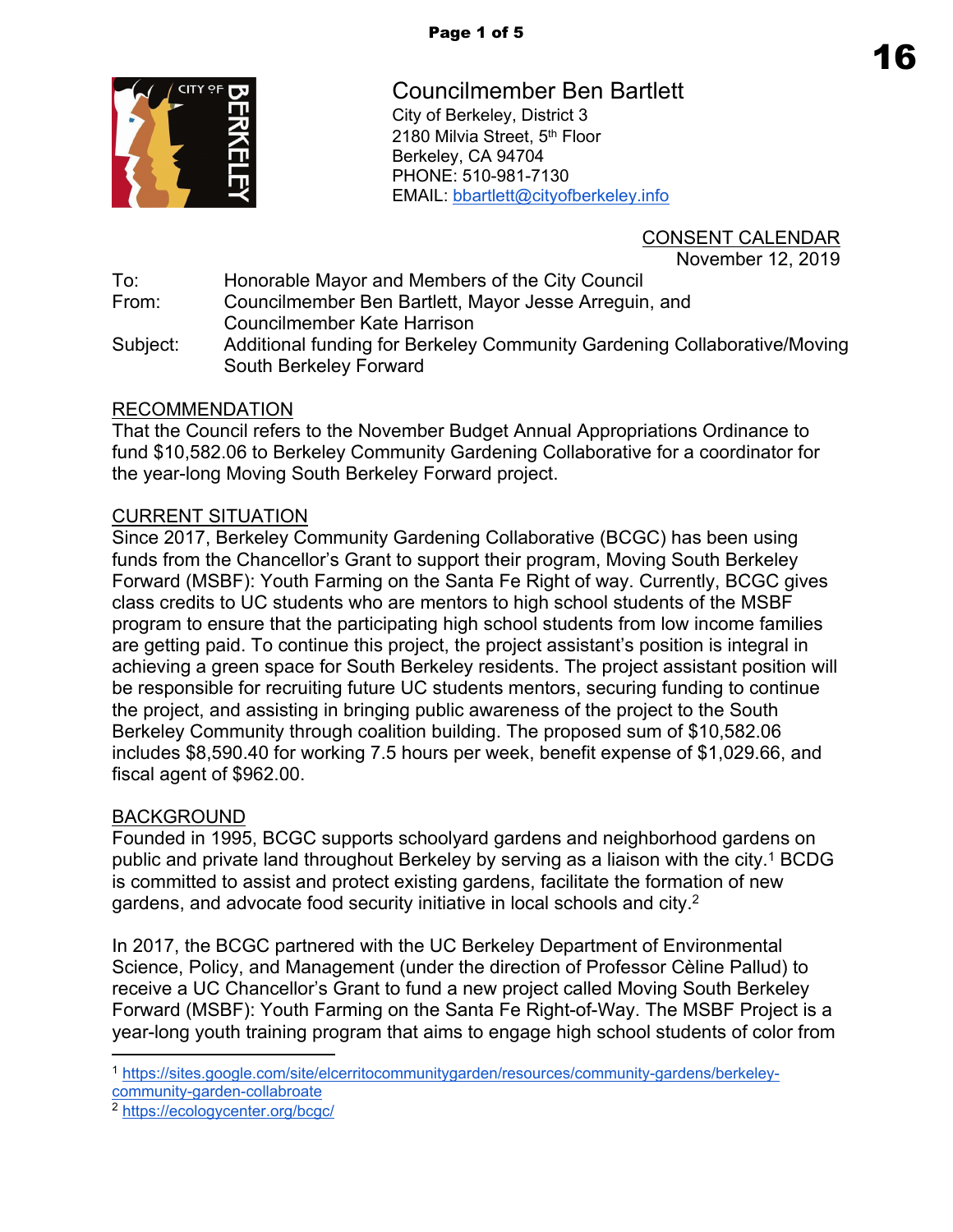economically disadvantaged families during the school year. The program design involves students doing preparatory work toward developing a farm that will be an urban agriculture training based for you in a portion of the Santa Fe Row. A desired outcome of this student participation is understanding urban environmental science fundamentals through hands-on experience by collecting, testing, and studying soil samples, which will be submitted to a certified EPA lab for complete analysis. Under the mentorship of UC Berkeley undergraduate students, high school age students from Berkeley High School will study urban agriculture, sample soils to locate the soil contamination, and survey South Berkeley neighbors about urban agriculture farming and public greenspace. <sup>3</sup> Through this program, the high school students aim to secure data for the toxic soil contamination and ultimately convert the Santa Fe Right-of-Way into a green space for South Berkeley residents.

# REVIEW OF EXISTING PLANS, PROGRAMS, POLICIES, AND LAWS

In 1978, the City authorized the acquisition of Santa Fe Right-of-Way. Because of industrial railroad activity, certain parts of the property are known to have elevated levels of arsenic and other heavy metals, which are known hazards to human and environmental health.<sup>4</sup>

In 2017, the BCGC received \$10,000 through UC Chancellor's Grant for MSBF program.<sup>5</sup>

### FISCAL IMPACTS OF RECOMMENDATION \$10,582.06.

# RATIONALE FOR RECOMMENDATION

The MSBF training program prioritizes one of the City's 2020 Vision goals – **Increasing the College and Career Readiness** of at-risk Berkeley youth via hands-on environmental science training and peer mentorship. Each UC Berkeley student mentors are in charge of two participating high school students, guiding them on how to collect empirical data, communicate with the public through environmental activism, and organize community events.

The program's goal also aligns with the City's 2020 Vision of providing equitable opportunities to all young people in Berkeley, especially on closing the gap for Afircan American and Latino/a/x youth. The UC student mentors are from environmental science department and African American or Latino/a/x background, and the selected high school students are low-income students of color as well. Students participating in this year-long program is required to attend school, which meets with the 2020 Vision where "Every student attends school regularly."<sup>6</sup>

13\_Item\_03\_License\_Agreement\_Ecology\_Center.aspx

<sup>3</sup> https://www.cityofberkeley.info/Clerk/City\_Council/2018/02\_Feb/Documents/2018-02-

 $4$  Ibid, 2.

<sup>5</sup> [https://chancellor.berkeley.edu/sites/default/files/2017-18\\_ccpf\\_funding\\_descriptions.pdf](https://chancellor.berkeley.edu/sites/default/files/2017-18_ccpf_funding_descriptions.pdf)

<sup>6</sup> [https://www.berkeleyschools.net/wp-content/uploads/2018/10/2018-09-25-Worksession-2020-Vision-](https://www.berkeleyschools.net/wp-content/uploads/2018/10/2018-09-25-Worksession-2020-Vision-Presentation.pdf)[Presentation.pdf](https://www.berkeleyschools.net/wp-content/uploads/2018/10/2018-09-25-Worksession-2020-Vision-Presentation.pdf)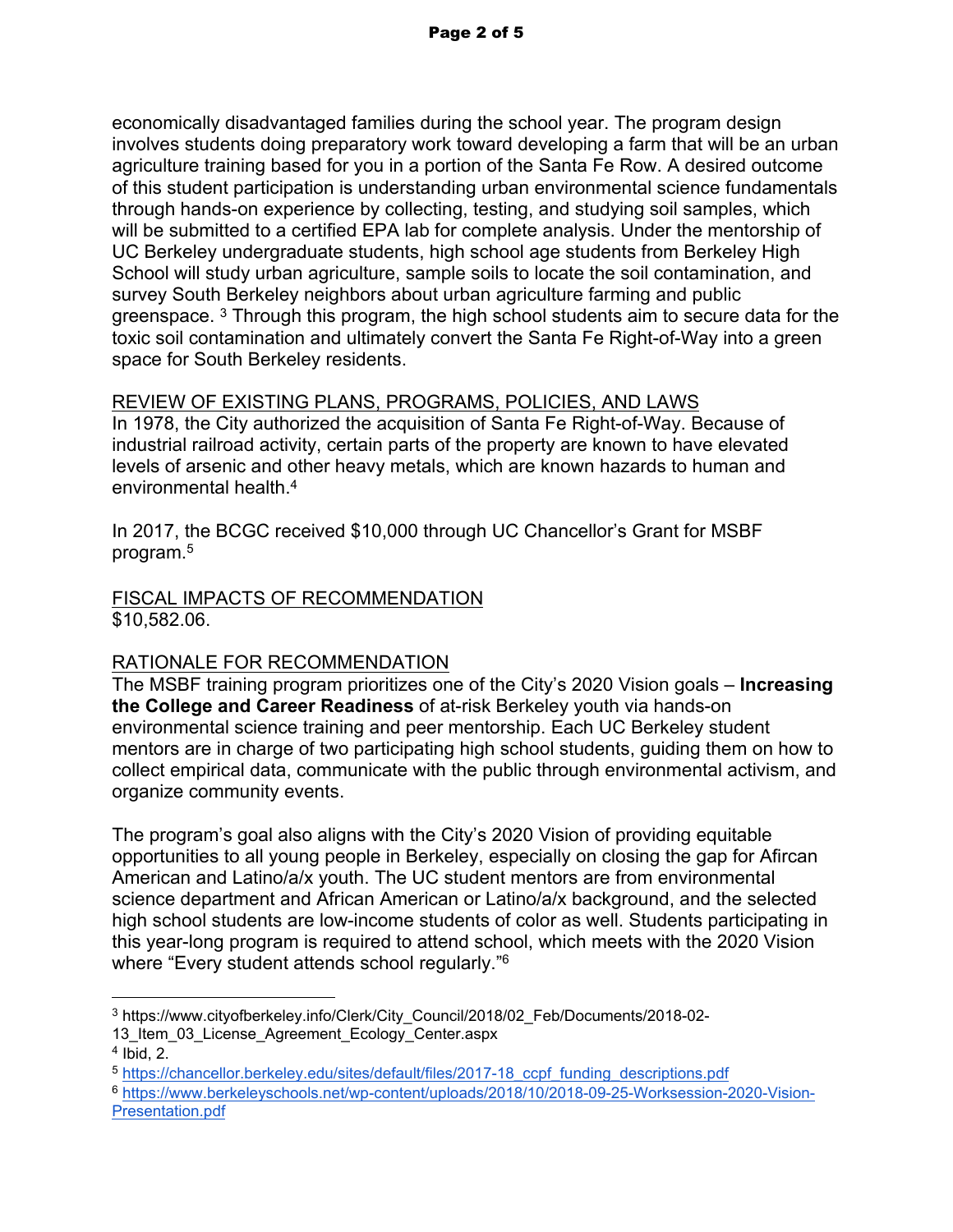# ENVIRONMENTAL SUSTAINABILITY

This project will contribute to the Berkeley Climate Action Plan goal of increasing sustainable urban agriculture and reducing vehicle miles traveled that are associated with the production and distribution of food in local urban communities.

## OUTCOMES AND EVALUATION

It is expected that the City of Berkeley will recognize the importance of providing additional funding for Berkeley Community Gardening Collaborative youth program's assistant in order to bring equity in academic achievement of the youth in Berkeley.

### **Attachments**

- 1. BCGC COB Proposal Adjustments 2020
- 2. Project Director Range of Work Hours and Month of Work

#### CONTACT PERSON

| Councilmember Ben Bartlett | 510-981-7130 |
|----------------------------|--------------|
| James Chang                | 510-981-7131 |
| Bella An                   | 510-981-7131 |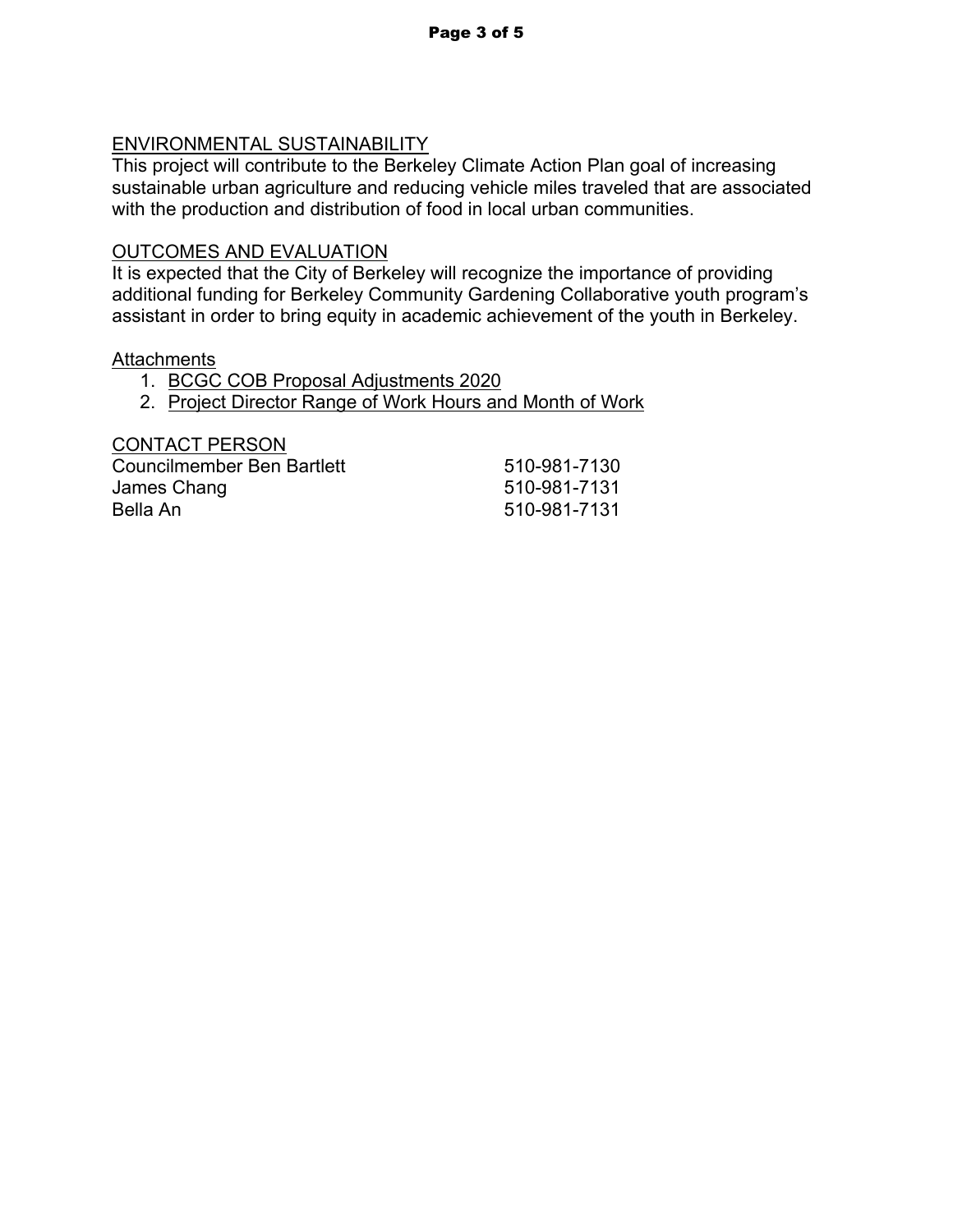| D.1 Program Budget Moving Soutrh Berkeley Forward |  |
|---------------------------------------------------|--|
|---------------------------------------------------|--|

| Personnel Expenses (from Staff List)     |                       |           |
|------------------------------------------|-----------------------|-----------|
|                                          | <b>Original Total</b> |           |
|                                          | Proposed              |           |
|                                          | Program Budget        |           |
|                                          | <b>FY2020</b>         |           |
| Position                                 | <b>FTE</b>            | Salary    |
| Project Director                         | 19%                   | 7,000.00  |
| Project Coordinator                      | 45%                   | 17,000.00 |
| <b>Subtotal Salaries</b>                 |                       | 24,000.00 |
| <b>Benefits</b>                          |                       | 3,000.00  |
| <b>Total Personnel Expenses</b>          |                       | 27,000.00 |
| <b>Direct Program Operating Expenses</b> |                       |           |
| <b>Office Supplies</b>                   |                       |           |
| Transportation                           |                       |           |
| Program Expense                          |                       |           |
| <b>Indirect Costs</b>                    |                       | 4,000.00  |
| <b>Total Operating Expense</b>           |                       | 4,000.00  |
| <b>Total Expense</b>                     |                       | 31,000.00 |

|                       |                                                   |                                          | <b>Budget</b> |                          |                   |
|-----------------------|---------------------------------------------------|------------------------------------------|---------------|--------------------------|-------------------|
|                       |                                                   |                                          | Adjustment    |                          |                   |
| <b>Original Total</b> |                                                   |                                          |               |                          |                   |
| Proposed              |                                                   |                                          |               |                          |                   |
| Program Budget        |                                                   |                                          | COB Funding   |                          |                   |
| FY2020                |                                                   |                                          | FY2020 MSBF   |                          |                   |
| <b>FTE</b>            | <b>Salary</b>                                     | Position                                 | <b>FTE</b>    | <b>Expenses</b>          | Change            |
| 19%                   | 7,000.00                                          | <b>Project Director</b>                  | 38%           | 14,290.96                | 7,290.96          |
| 45%                   | 17,000.00                                         | <b>Project Coordinator</b>               | 25%           | 8,590.40                 | (8,409.60)        |
|                       | 24,000.00                                         | <b>Subtotal Salaries</b>                 |               | 22,881.36                | (1, 118.64)       |
|                       | 3,000.00                                          | <b>Benefits</b>                          | 18%           | 4,118.64                 | 1,118.64          |
|                       | 27,000.00                                         | <b>Total Personnel Expenses</b>          | 63%           | 27,000.00                | 0.00 <sub>1</sub> |
|                       |                                                   | <b>Direct Program Operating Expenses</b> |               |                          |                   |
|                       |                                                   | <b>Office Supplies</b>                   |               |                          |                   |
|                       |                                                   | Transportation                           |               | $\overline{\phantom{a}}$ |                   |
|                       |                                                   | Program Expense                          |               |                          |                   |
|                       | 4,000.00                                          | <b>Indirect Costs</b>                    |               | 4,000.00                 |                   |
|                       | 4,000.00                                          | <b>Total Operating Expense</b>           |               | 4,000.00                 |                   |
|                       | 31,000.00                                         | <b>Total Expense</b>                     |               | 31,000.00                | 0.00              |
|                       | D.1 Program Budget Moving Soutrh Berkeley Forward |                                          |               |                          |                   |

|  | D.1 Program Budget BCGC |
|--|-------------------------|
|--|-------------------------|

Personnel Expenses (from Staff List)

|                                          | <b>Original Total</b> |           |
|------------------------------------------|-----------------------|-----------|
|                                          | Proposed              |           |
|                                          | Program Budget        |           |
|                                          | FY2020                |           |
| Position                                 | <b>FTE</b>            | Salary    |
| Project Director                         | 46%                   | 17,050.00 |
| <b>Subtotal Salaries</b>                 |                       | 17,050.00 |
| <b>Benefits</b>                          |                       | 2,550.00  |
| <b>Total Personnel Expenses</b>          |                       | 19,600.00 |
| <b>Direct Program Operating Expenses</b> |                       |           |
| <b>Office Supplies</b>                   |                       | 400.00    |
| Transportation                           |                       | 3,000.00  |
| Program Expense                          |                       | 400.00    |
| Rent                                     |                       | 3,600.00  |
| <b>Indirect Costs</b>                    |                       | 4,000.00  |
| <b>Total Operating Expense</b>           |                       | 11,400.00 |
| <b>Total Expense</b>                     |                       | 31,000.00 |

|                                          | <b>Original Total</b><br>Proposed      |               |                                          |                                   |                 |            |
|------------------------------------------|----------------------------------------|---------------|------------------------------------------|-----------------------------------|-----------------|------------|
|                                          | <b>Program Budget</b><br><b>FY2020</b> |               |                                          | COB Funding<br><b>FY2020 BCGC</b> |                 |            |
| Position                                 | <b>FTE</b>                             | <b>Salary</b> | <b>Position</b>                          | <b>FTE</b>                        | <b>Expenses</b> | Change     |
| Project Director                         | 46%                                    | 17,050.00     | <b>Project Director</b>                  | 36%                               | 13,728.81       | (3,321.19) |
| <b>Subtotal Salaries</b>                 |                                        | 17,050.00     | <b>Subtotal Salaries</b>                 |                                   | 13,728.81       | (3,321.19) |
| <b>Benefits</b>                          |                                        | 2,550.00      | <b>Benefits</b>                          | 18%                               | 2,471.19        | (78.81)    |
| <b>Total Personnel Expenses</b>          |                                        | 19,600.00     | <b>Total Personnel Expenses</b>          |                                   | 16,200.00       | (3,400.00) |
| <b>Direct Program Operating Expenses</b> |                                        |               | <b>Direct Program Operating Expenses</b> |                                   |                 |            |
| Office Supplies                          |                                        | 400.00        | <b>Office Supplies</b>                   |                                   | 400.00          |            |
| Transportation                           |                                        | 3,000.00      | Transportation                           |                                   | 2,000.00        | (1,000.00) |
| Program Expense                          |                                        | 400.00        | Program Expense                          |                                   | 1,200.00        | 800.00     |
| Rent                                     |                                        | 3,600.00      | Rent                                     |                                   | 7,200.00        | 3,600.00   |
| <b>Indirect Costs</b>                    |                                        | 4,000.00      | <b>Indirect Costs</b>                    |                                   | 4,000.00        |            |
| <b>Total Operating Expense</b>           |                                        | 11,400.00     | <b>Total Operating Expense</b>           |                                   | 14,800.00       | 3,400.00   |
| <b>Total Expense</b>                     |                                        | 31,000.00     | <b>Total Expense</b>                     |                                   | 31,000.00       | (0.00)     |
|                                          |                                        |               |                                          |                                   |                 |            |

#### Sum of 2 Submissions

| Position                                 |     |                  |
|------------------------------------------|-----|------------------|
| <b>Project Director</b>                  | 65% | 24,050.00        |
| <b>Project Coordinator</b>               | 45% | 17,000.00        |
| <b>Subtotal Salaries</b>                 |     | 41,050.00        |
| <b>Benefits</b>                          |     | 5,550.00         |
| <b>Total Personnel Expenses</b>          |     | 46,600.00        |
| <b>Direct Program Operating Expenses</b> |     |                  |
| <b>Office Supplies</b>                   |     | 400.00           |
| Transportation                           |     | 3,000.00         |
| Program Expense                          |     | 400.00           |
| Rent                                     |     | 3,600.00         |
| <b>Indirect Costs</b>                    |     | 8,000.00         |
| Matal Onerating Evnense احتما            |     | 15 <i>AOO OO</i> |

| Position                                 |     |           | Position                                 |     | <b>Expenses</b>          | <b>Change</b> |
|------------------------------------------|-----|-----------|------------------------------------------|-----|--------------------------|---------------|
| Project Director                         | 65% | 24,050.00 | <b>Project Director</b>                  | 74% | 28,019.77                | 3,969.77      |
| Project Coordinator                      | 45% | 17,000.00 | <b>Project Coordinator</b>               | 25% | 8,590.40                 | (8,409.60)    |
| <b>Subtotal Salaries</b>                 |     | 41,050.00 | <b>Subtotal Salaries</b>                 |     | 36,610.17                | (4,439.83)    |
| <b>Benefits</b>                          |     | 5,550.00  | <b>Benefits</b>                          |     | 6,589.83                 | 1,039.83      |
| <b>Total Personnel Expenses</b>          |     | 46,600.00 | <b>Total Personnel Expenses</b>          |     | 43,200.00                | (3,400.00)    |
| <b>Direct Program Operating Expenses</b> |     |           | <b>Direct Program Operating Expenses</b> |     | $\overline{\phantom{0}}$ |               |
| <b>Office Supplies</b>                   |     | 400.00    | <b>Office Supplies</b>                   |     | 400.00                   |               |
| Transportation                           |     | 3,000.00  | Transportation                           |     | 2,000.00                 | (1,000.00)    |
| Program Expense                          |     | 400.00    | Program Expense                          |     | 1,200.00                 | 800.00        |
| Rent                                     |     | 3,600.00  | Rent                                     |     | 7,200.00                 | 3,600.00      |
| <b>Indirect Costs</b>                    |     | 8,000.00  | <b>Indirect Costs</b>                    |     | 8,000.00                 |               |
| <b>Total Operating Expense</b>           |     | 15,400.00 | <b>Total Operating Expense</b>           |     | 18,800.00                | 3,400.00      |
| <b>Total Expense</b>                     |     | 62,000.00 | <b>Total Expense</b>                     |     | 62,000.00                | 0.00          |

| Total Expense | 62,000.00 |
|---------------|-----------|